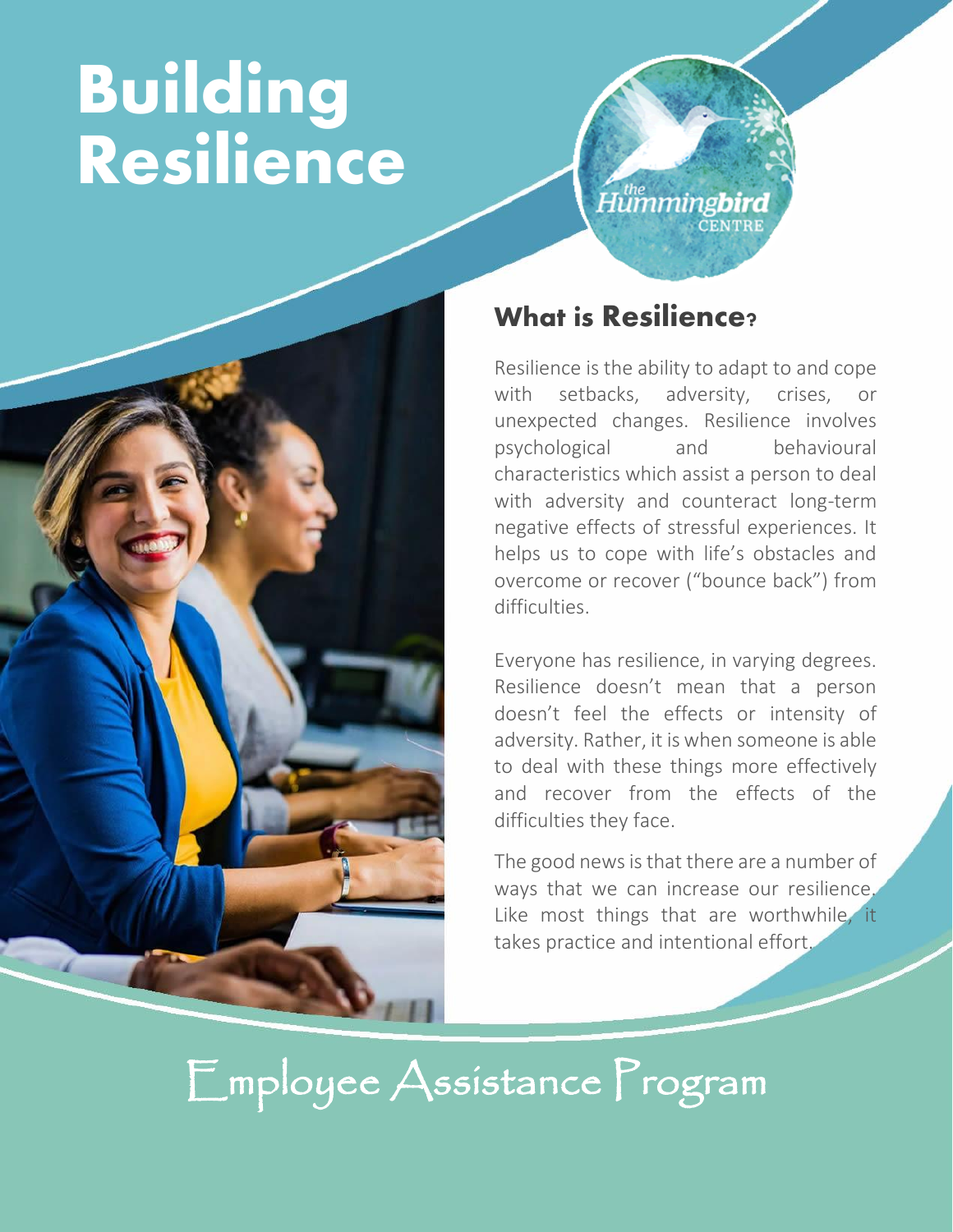### How Can We Build Resilience?

The types of things that we can do to increase our resilience include:

- Learning to identify when you are becoming stressed or overwhelmed.
- Self-Care: Taking care of your physical and mental wellbeing, including exercising, eating well and getting enough sleep.
- Prioritising relationships Building connections with others. Focus on connecting with trustworthy, empathic, supportive people in your life.
- Be mindful practice being present, doing one thing at a time, and find ways to ground yourself.
- Building on your strengths. Self-improvement can lead to a sense of mastery and achievement and highlight your ability to navigate challenges.
- Looking for opportunities for growth and development, including stretching yourself beyond your comfort zone so that you can begin to master challenges.
- Building positive experiences this may include doing things that you enjoy, improving your environment (e.g. using plants, music, art, etc), watching, reading, or listening to positive material, and spending time with positive people, etc.



Employee Assistance Program

.<br>Humming**bird CENTRE**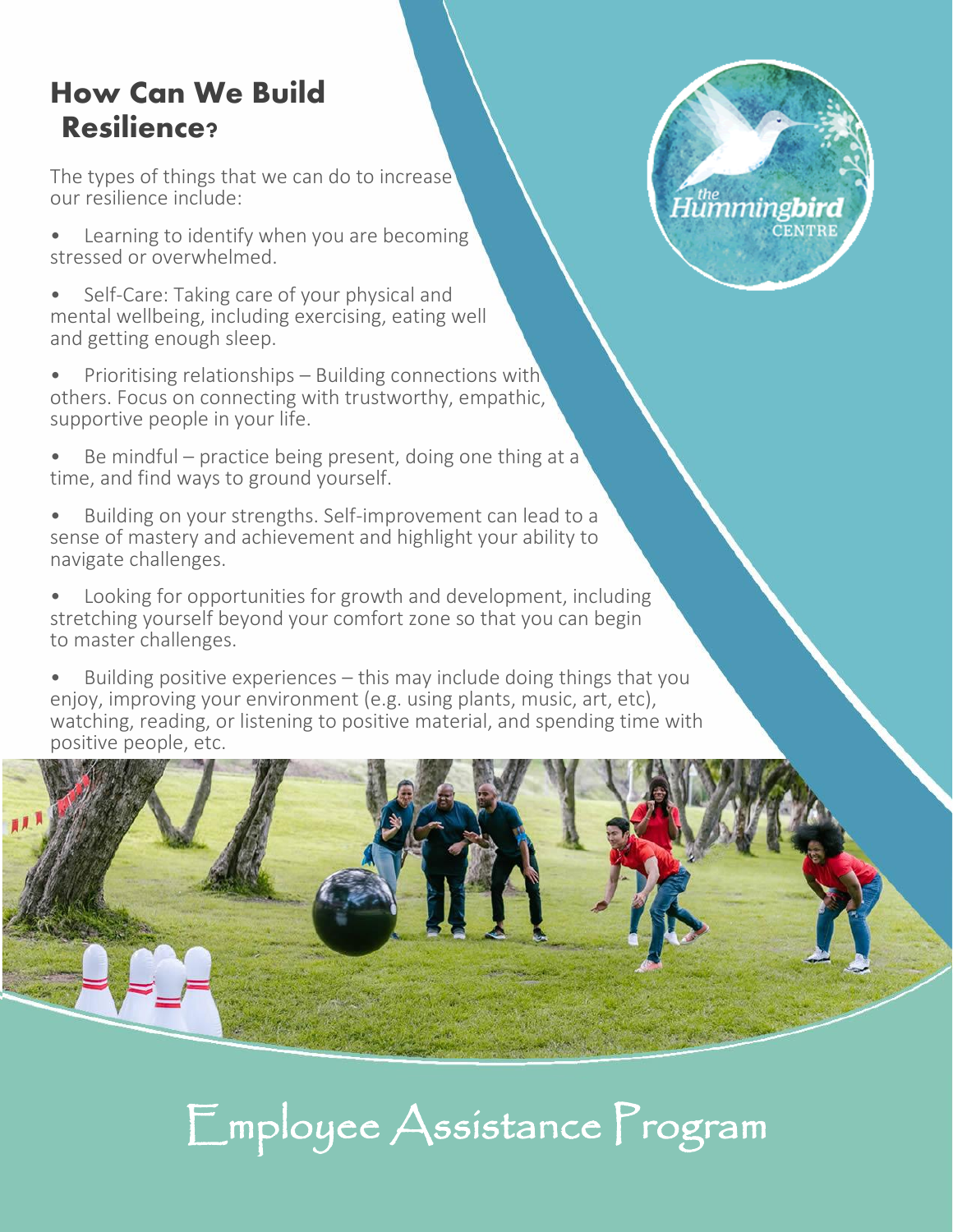

#### How to Build Resilience cont.

- Increasing positive thought processes Notice when you are dwelling or when irrational or unhelpful thoughts show up. Identify an alternative perspective when facing challenges or negativity. Try to identify something positive about a situation or event.
- Identifying what is meaningful to you and engaging in activities that bring you a sense of meaning, purpose, and achievement.
- Setting goals and working towards them incrementally. This can further build a sense of purpose and accomplishment.
- Improving your psychological flexibility:
	- o Try new things.
	- o Be kind to yourself, especially when things don't go to plan.
	- o Accept that things will change and setbacks can occur
	- o Know that if things change unexpectedly, you can re-evaluate and modify your plans.
	- o Acknowledge and accept emotions.

## Employee Assistance Program